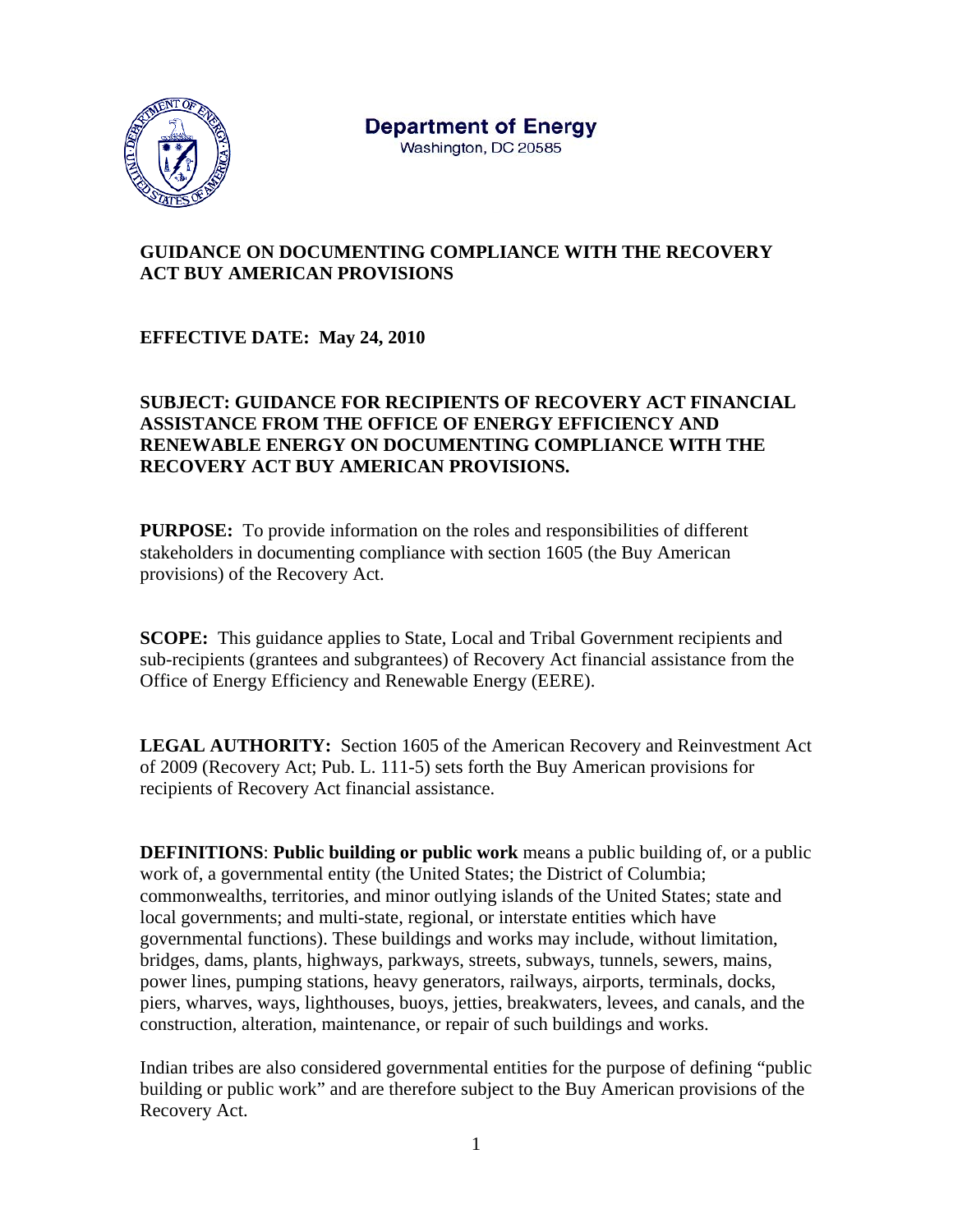**A manufactured good** is defined as a good brought to the construction site for incorporation into the public building or work that has been processed into a specific form and shape or combined with other materials to create a material that has a different property than the individual raw materials.

There is no requirement with regard to the origin of components or subcomponents in manufactured goods used in a project, as long as the manufacturing occurs in the United States. $<sup>1</sup>$ </sup>

**GUIDANCE:** Recipients of EERE financial assistance funded by the Recovery Act must comply with the requirement in section 1605 that all of the iron, steel, and manufactured goods used for a project for the construction, alteration, maintenance, or repair of a public building or public work be produced in the United States, unless one of the three listed exceptions applies and EERE issues a waiver, or a recipient can legally avail itself of the United States' obligations under international agreements.

Recipients should retain documentation that supports their compliance with the Buy American provisions. During post-award monitoring activities, which may include desk reviews, on-site reviews, audits, and other activities, recipients may be asked to produce records sufficient to verify compliance with the Recovery Act Buy American provisions.

Such documentation could include: (1) language in contractual documents that obligates sub-recipients and/or contractors to comply with the Buy American provisions; (2) receipts for items produced domestically indicating such; (3) a documented certification from the contractor, vendor, distributor, supplier, or manufacturer verifying that the product was manufactured domestically; (4) detailed and verifiable information supporting the claim that the manufactured good has undergone substantial transformation in the United States; and/or (5) other reasonable documentation per the discretion of the state, local, or tribal government financial assistance recipient demonstrating compliance with the Buy American provisions.

There are no specific requirements imposed by the Recovery Act or the Office of Management and Budget (OMB) guidance in 2 CFR 176 concerning the type of documentation necessary to prove compliance with the Recovery Act Buy American provisions. Therefore, grantees are encouraged to reference their obligations under the Department of Energy's Financial Assistance Rules, 10 CFR Part 600 and their individual financial assistance award provisions.

<sup>1</sup>  $1$  See 2 CFR 176.70(a)(2)(ii).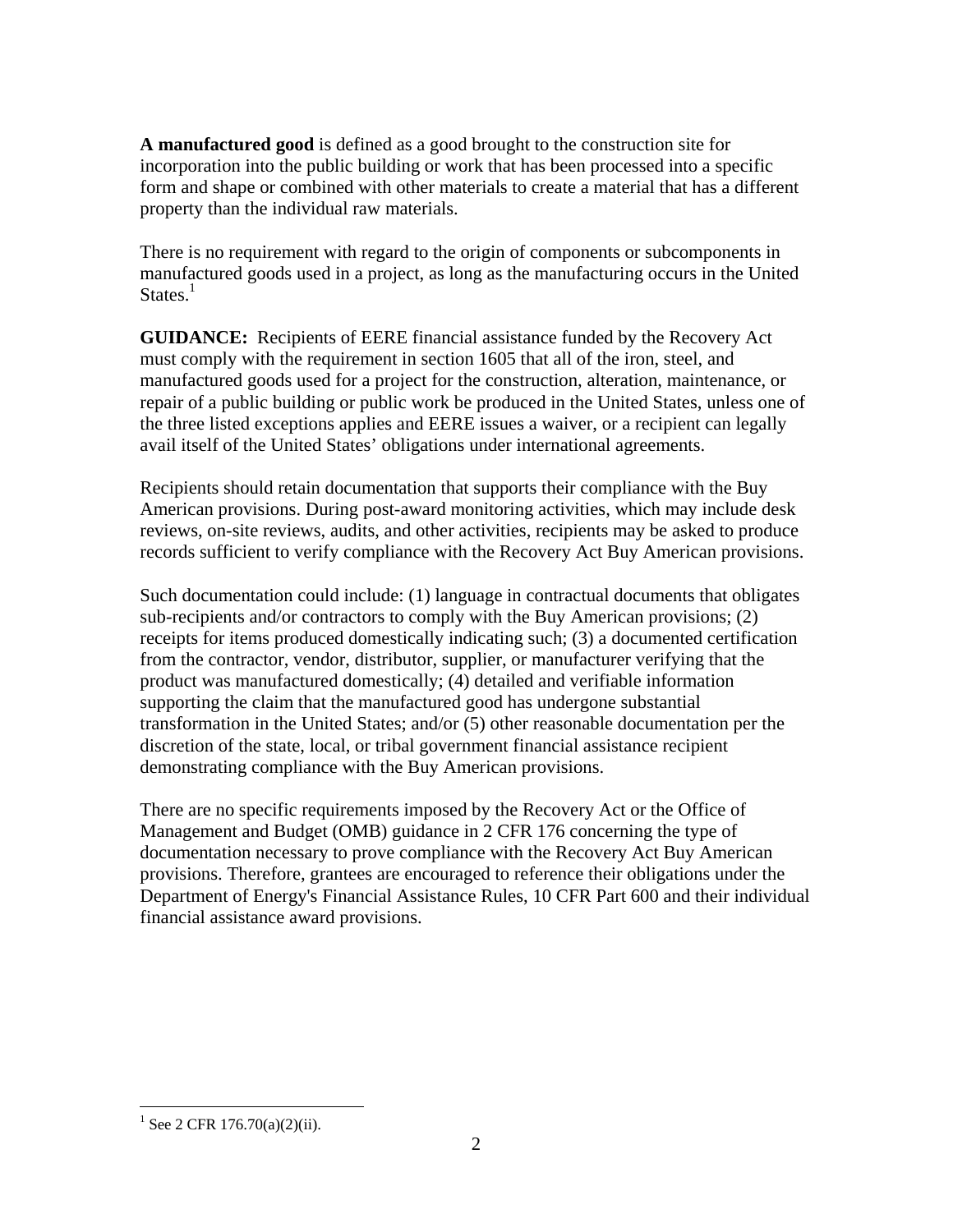### **Department of Energy Financial Assistance Rules**

#### *State Recipients*

According to the Department of Energy's Financial Assistance Rules found at 10 CFR § 600.220, "Standards for financial management systems," Section (a) and sub-section (a)(2), "A State must expend and account for grant funds in accordance with State laws and procedures for expending and accounting for its own funds. Fiscal control and accounting procedures of the State, as well as is subgrantees and cost-type contractors must be sufficient to -- …[p]ermit the tracing of funds to a level of expenditures adequate to establish that such funds have not been used in violation of the restrictions and prohibitions of applicable statutes." Additionally, according to 10 C.F.R. §  $600.237(a)(1)$ , States shall ensure that every subgrant includes any clauses required by Federal statute and executive orders and their implementing regulations (including the Buy American provisions).

#### *Local Government and Tribal Recipients*

The Department of Energy's Financial Assistance Rules found at 10 CFR § 600.220, "Standards for financial management systems," Section (b)(2) *Accounting records,* states that "[g]rantees *[other than States]* and subgrantees must maintain records which adequately identify the source and application of funds provided for financially-assisted activities…"

For purposes of Buy American documentation, the types of documentation identified in the list above (numbers 1-5) should be sufficient to satisfy the requirements set forth for State, local governments, and tribal recipients in the Financial Assistance Rules. However, States, local governments and tribes are encouraged to consult with their General Counsel's offices, to ensure compliance with the Buy American provisions and 10 CFR § 600.220(a) and (b) more broadly.

#### **OMB Circular A-133**

In addition to the procurement documentation guidance provided above, grantees should also be mindful of the standard Federal assistance audit guidance defined in OMB Circular A-133 for state and local governments.

The DOE Acquisition and Financial Assistance Implementation Guide for the American Recovery and Reinvestment Act of 2009 [p. 3-3, section 3.4(1)] states: "Non-Federal entities (States, local governments, tribes and non-profit organizations) are required by the Single Audit Act Amendments of 1996 (Single Audit) and OMB Circular A-133, to have an annual audit of the federal awards (e.g. grant programs)." This requirement generally applies to Non-Federal entities that expend \$500,000 or more in Federal awards in a fiscal year, and stipulates that they shall have a single or program-specific audit conducted for that year, in accordance with the provisions of OMB Circular A-133. Recipients are encouraged to review OMB Circular A-133, Subpart B, Sections 200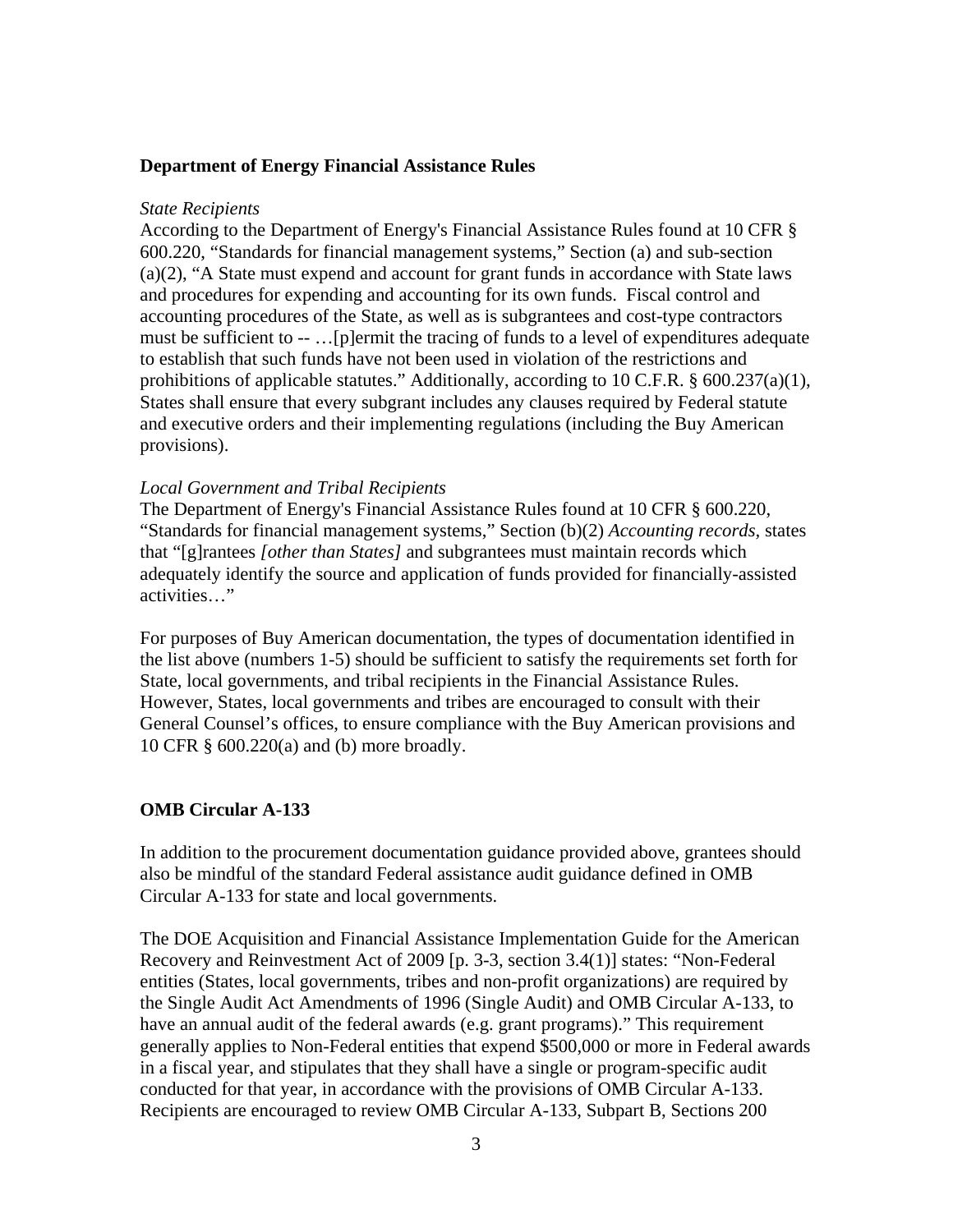through 235 for the audit requirements for Non-Federal assistance recipients. Additionally, recipients should review the Federal Audit Clearinghouse website for instructions on how to appropriately submit Single Audits.

**Single Audit Information for Recipients of American Recovery and Reinvestment Act Funds (**2 CFR 176 Subpart D and OMB A-133 Compliance Supplement: Appendix VII)

Recovery Act financial assistance recipients subject to OMB Circular A-133 should also closely follow 2 CFR 176.210 (Subpart D) and OMB A-133 Compliance Supplement: Appendix VII, general instructions regarding recipient responsibilities for tracking and documenting sub-recipient expenditures of Recovery Act funds on the Schedule of Expenditures of Federal Awards" (SEFA).

### **Sub-awards, Sub-recipients and Vendors**

The Special Terms and Conditions applicable to Recovery Act funded projects require that the financial assistance recipient flow down the Recovery Act special terms and conditions in any subaward or subcontract.

In 2 C.F.R. § 176.30, the OMB defines the term "sub-award" to include a "legal instrument to provide support for the performance of any portion of the substantive project or program for which the recipient received this award and that the recipient awards to an eligible sub-recipient." A sub-recipient means a "non-Federal entity that expends Federal awards received from a pass-through entity to carry out a Federal program, but does not include an individual that is a beneficiary of such a program. A sub-recipient may also be a recipient of other Federal awards directly from a Federal awarding agency." (2 C.F.R. § 176.30)

Subcontract is defined as "a legal instrument used by a recipient for procurement of property and services needed to carry out the project or program."

Note that the definition of a "sub-recipient" in 2 C.F.R. § 176.30 specifically excludes "the recipient's procurement of property and services needed to carry out the project or program." This section refers to OMB Circular A-133 to distinguish between a subrecipient and a vendor. A vendor is defined in OMB Circular A-133 as "a dealer, distributor, merchant, or other seller providing goods or services that are required for the conduct of a Federal program. These goods or services may be for an organization's own use or for the use of beneficiaries of the Federal program."

Based on the fact that the Special Terms and Conditions flow down to all subawards and sub-contracts, and the fact that a vendor is not a subawardee, sub-recipient, or subcontractor, the Recovery Act financial assistance recipient and sub-recipients are not required to flow down the Recovery Act's Special Terms and Conditions to vendors. However, financial assistance recipients, sub-recipients and subawardees are ultimately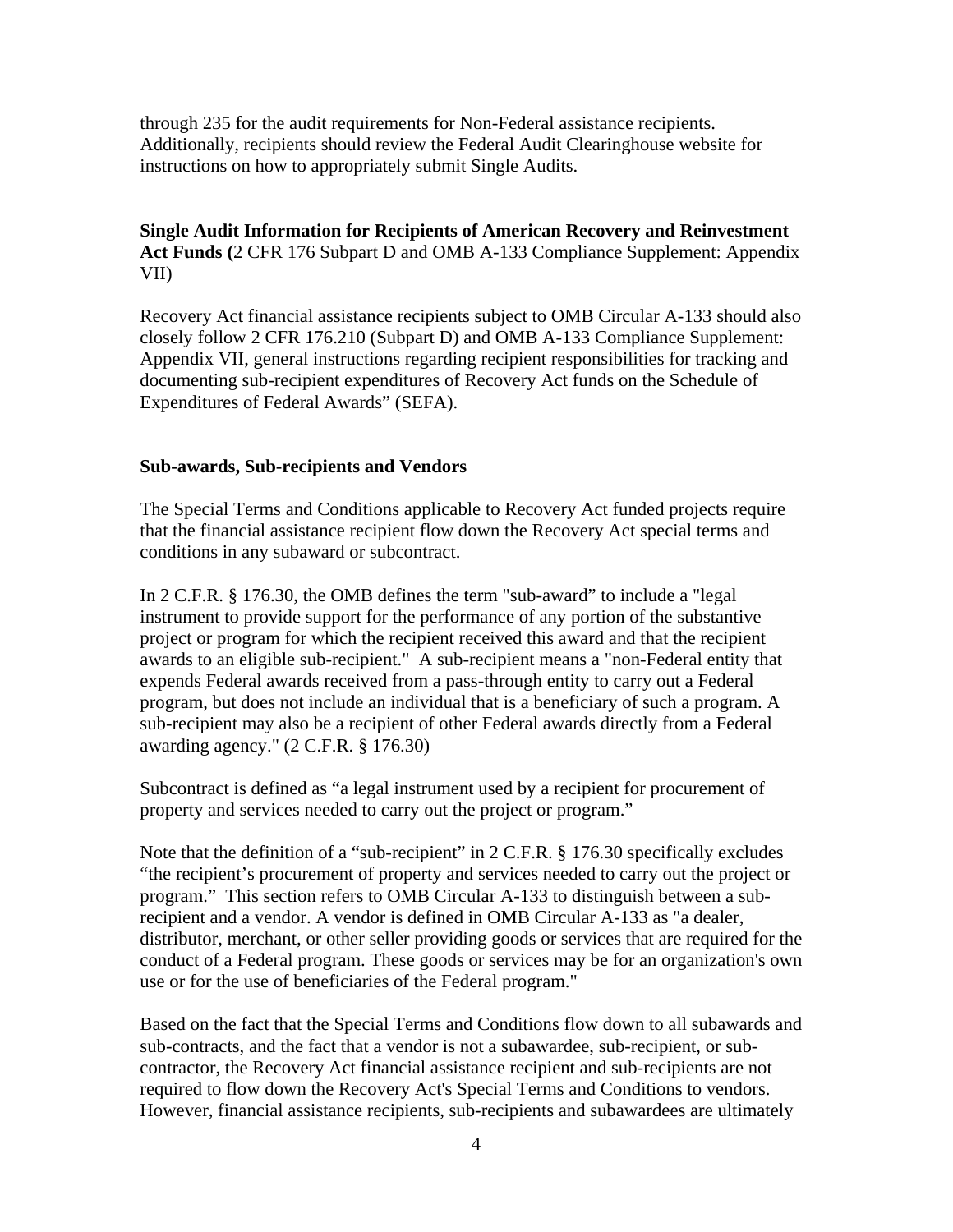responsible for complying with the Special Terms and Conditions, and should take whatever measures they deem necessary to ensure that the Buy American requirements of the Recovery Act are adhered to by their respective vendors.

**CONCLUSION:** Please be advised that the Department of Energy cannot answer all questions on a case-by-case basis concerning the appropriate levels of documentation needed to verify compliance with the Recovery Act Buy American provisions. Therefore, financial assistance recipients should consult with their legal counsel in order to ascertain whether they have secured adequate documentation in accordance with the Department of Energy's Financial Assistance Rules found at 10 C.F.R. § 600.220.

To summarize, recipients of EERE Recovery Act financial assistance should take the following steps toward demonstrating compliance with the Buy American provisions:

- 1. State and local governments and tribes must follow their own procurement policies and procedures, per 10 CFR 600.236, "Procurement", and are expected to maintain maximum oversight over their project and procurement activities with regards to Buy American compliance.
- 2. Recipients should maintain documentation at a level they feel is appropriate to show compliance with the Recovery Act Buy American provisions.
	- a. A list of recommended documentation is outlined above.
- 3. In addition, in order to ensure broader compliance with any potential audit, grantees should (1) determine whether a single audit or program audit is applicable (see OMB Circular A-133), and should then initiate the appropriate audit review process.
- 4. Moreover, grantees subject to OMB Circular A-133 should also maintain ongoing compliance with SEFA requirements (2 CFR 176.210 and OMB A-133 Compliance Supplement).

### **Resources for further review:**

### **Section 1605 (Buy American provisions) of the American Recovery and Reinvestment Act (Pub. L. 111-5)**

http://ecfr.gpoaccess.gov/cgi/t/text/textidx?c=ecfr&sid=63f99139a28cbed199c115ec9d34faf0&rgn=div5&view=text&node=2:1. 1.1.2.3&idno=2

**Full Text of the American Recovery and Reinvestment Act (Pub. L. 111-5)**  http://frwebgate.access.gpo.gov/cgibin/getdoc.cgi?dbname=111\_cong\_bills&docid=f:h1enr.pdf

**Department of Energy's Financial Assistance Rules [10 C.F.R. Part600]**  http://ecfr.gpoaccess.gov/cgi/t/text/textidx?c=ecfr&tpl=/ecfrbrowse/Title10/10cfr600\_main\_02.tpl